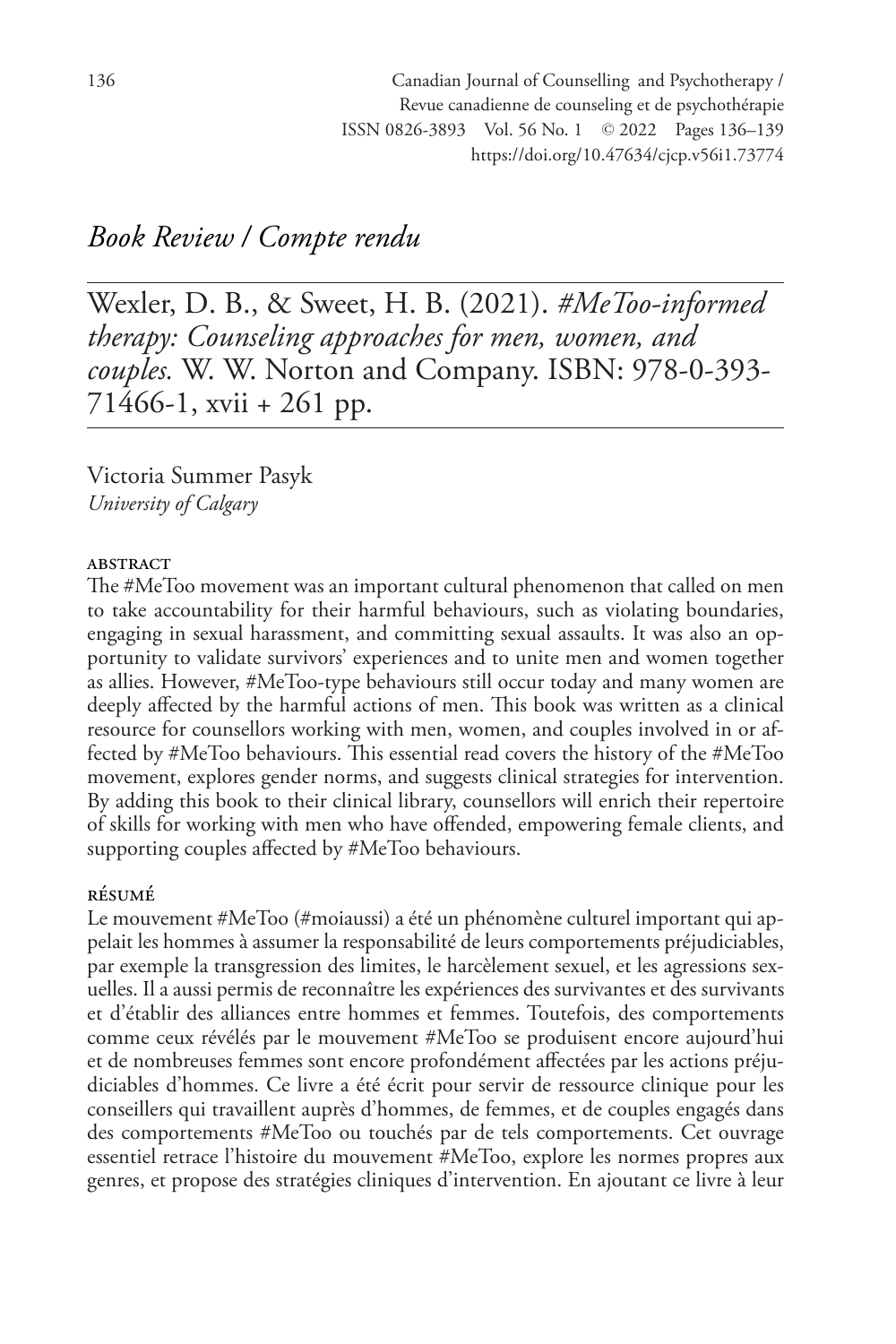bibliothèque clinique, les conseillers enrichiront leur répertoire de compétences pour travailler auprès d'hommes qui ont commis des délits, autonomiser des clientes, et soutenir des couples aux prises avec des comportements #MeToo.

This powerful, thought-provoking book is an essential read for counsellors and students. The authors of this book, David B. Wexler and Holly B. Sweet, offer their clinical and academic expertise on gender and the #MeToo movement. The authors recognize that #MeToo behaviours affect individuals of all genders and sexual orientations, but they focus their scope on cisgender, heterosexual men and women. The book is organized into two sections. The first section is intended to increase the reader's understanding of the #MeToo movement while the second section offers clinical approaches for professionals working with clients involved in the #MeToo movement. Even if one does not specialize in serving populations of offenders and survivors of #MeToo behaviours, this book provides practical strategies for working with individuals and couples impacted by rigid gender norms. Because such norms have a ubiquitous presence in daily life, the suggested interventions are applicable to many clients with whom we work in our regular practice.

The first section is comprised of five chapters. In Chapter 1, the authors provide a historical overview of the #MeToo movement, suggest a definition of sexual misconduct, highlight the impact of the movement on our culture, describe the importance of language, and clarify issues around the movement. The authors propose that a range of severity exists for #MeToo behaviours. This proposition left me to wonder whether the severity of impact on the survivor should take precedence over the severity of perpetrator behaviour. In Chapter 2, the authors offer an overview of male and female gender norms and examples of how gender operates as a dysfunctional system. In Chapters 3 and 4, the authors discuss the various types of #MeToo perpetrators. #MeToo perpetrators are separated into those who behave in predatory ways toward women and those who exhibit clueless or inept behaviour. The authors describe the traits typically observed in these two types of perpetrators, consider motivations for their behaviour, and provide real-life examples. In Chapter 5, the authors discuss intersectionality and the importance of cultural responsivity and awareness in working with survivors of #MeToo behaviours. As a counselling psychology graduate student, I appreciated this inclusion, given that cultural considerations should be infused in all aspects of our clinical work.

The second section consists of seven chapters that are concentrated on counselling approaches for working with men and women involved in or impacted by #MeToo behaviours, respectively. In Chapters 6 and 7, the authors offer clinical strategies for working with men who have perpetrated, who are supposedly clueless, or who want to reflect on their past behaviour. The interventions offered in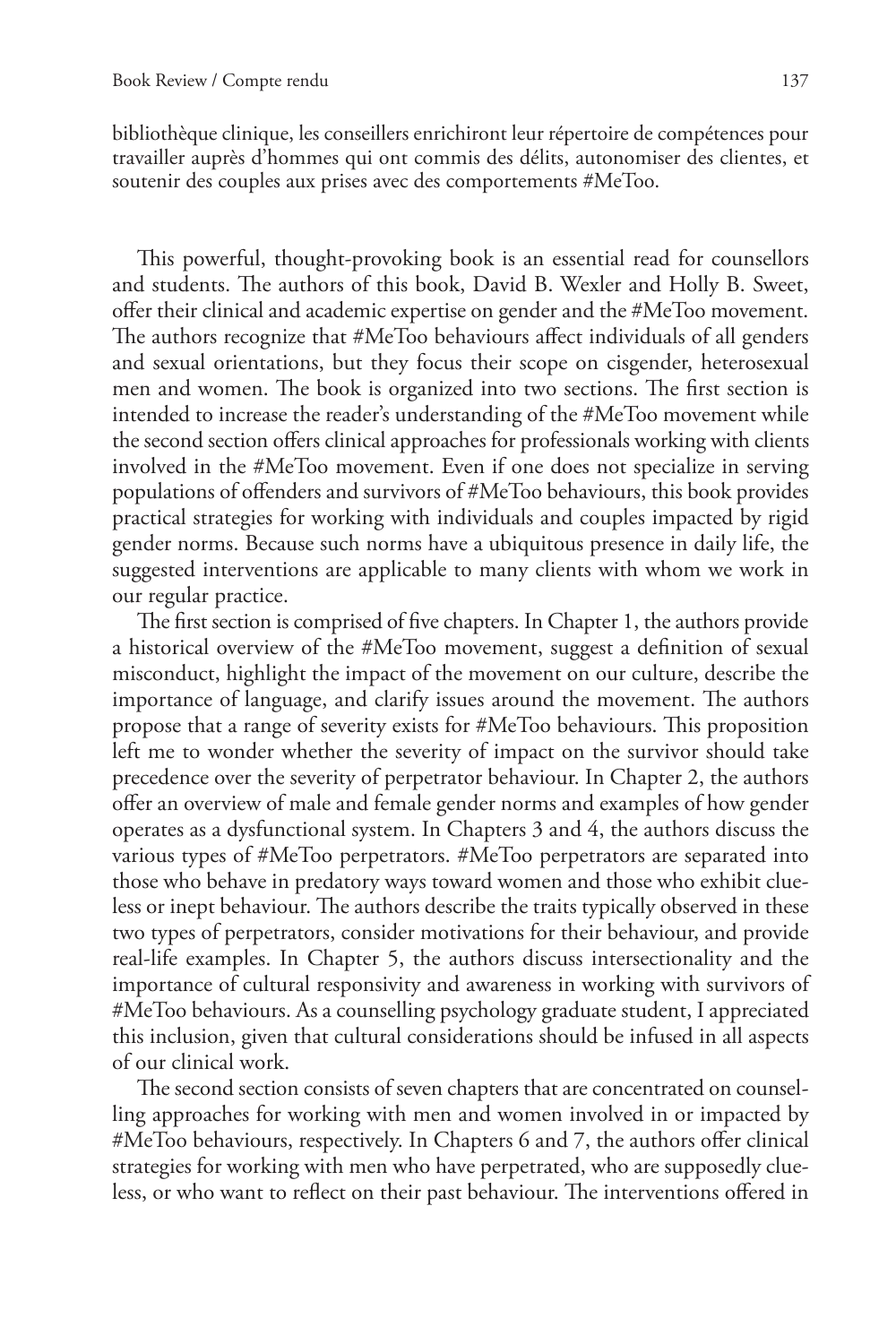this chapter are practical, reasonable, and therapeutic; they include increasing empathy and developing skills in apologizing. In Chapter 8, the authors shift their focus onto empowering women who are survivors of #MeToo behaviours, including responding assertively to sexual misconduct or microaggressions. This chapter provides clinical guidance on possible therapeutic paths when working with women and gently challenging unhelpful beliefs held by survivors. In Chapters 9 and 10, Wexler and Sweet hone in on sexual misconduct at school and in the workplace. These chapters provide sample vignettes as examples for working with women in these contexts. I particularly appreciated the suggestions for social justice and advocacy work outside of individual therapy (e.g., creating hotlines and women's groups, providing training to workplace employees). It is essential that we as counsellors advocate for societal change as a way to prevent sexual misconduct and to shift harmful gender norms. In Chapter 11, the authors spotlight working with couples when the man has offended or the woman is a survivor. In Chapter 12, the authors discuss the importance of creating alliances between men and women. The chapter is full of useful tips for increasing bystander intervention, supporting men in developing healthy relationships with women, encouraging men to support #MeToo-affected women, and responding to sexist behaviour and comments. Many of these suggestions are practical, but given that the goal of these suggestions was to resist gender norms, I would have preferred that the suggested replies to microaggressions offered to women had a more assertive stance. For example, if it is suggested that men say, "I really prefer not to speak about women in this way," women should be able to express similar sentiments, rather than "That's stupid, surely you have a better joke than that" (p. 216).

As a psychologist in training, I benefitted enormously from reading this book and would recommend it to any counsellor. Working specifically with #MeToo preparators and survivors may be a niche practice, but the greater focus on gender norms, empowering women, and working with men who have hurt others makes this book a valuable resource for many counsellors. Gender considerations are an essential component of case conceptualization and treatment; as such, the suggestions in the book may be applicable to clients not directly affected by the #MeToo movement. In fact, I have used some of the suggestions in my own clinical practice, particularly the exploration of gender norms. Although this is outside of the book's scope, reading this book inspired me to think about and start questioning gender norms at a larger societal and institutional level, such as the distinction between sexual misconduct and sexual assault using a legal standard, given that laws historically were developed by men. Overall, the book was well organized, provided a multitude of examples to support the reader's learning, and held my interest throughout. This book would be a welcomed addition to any clinical library.